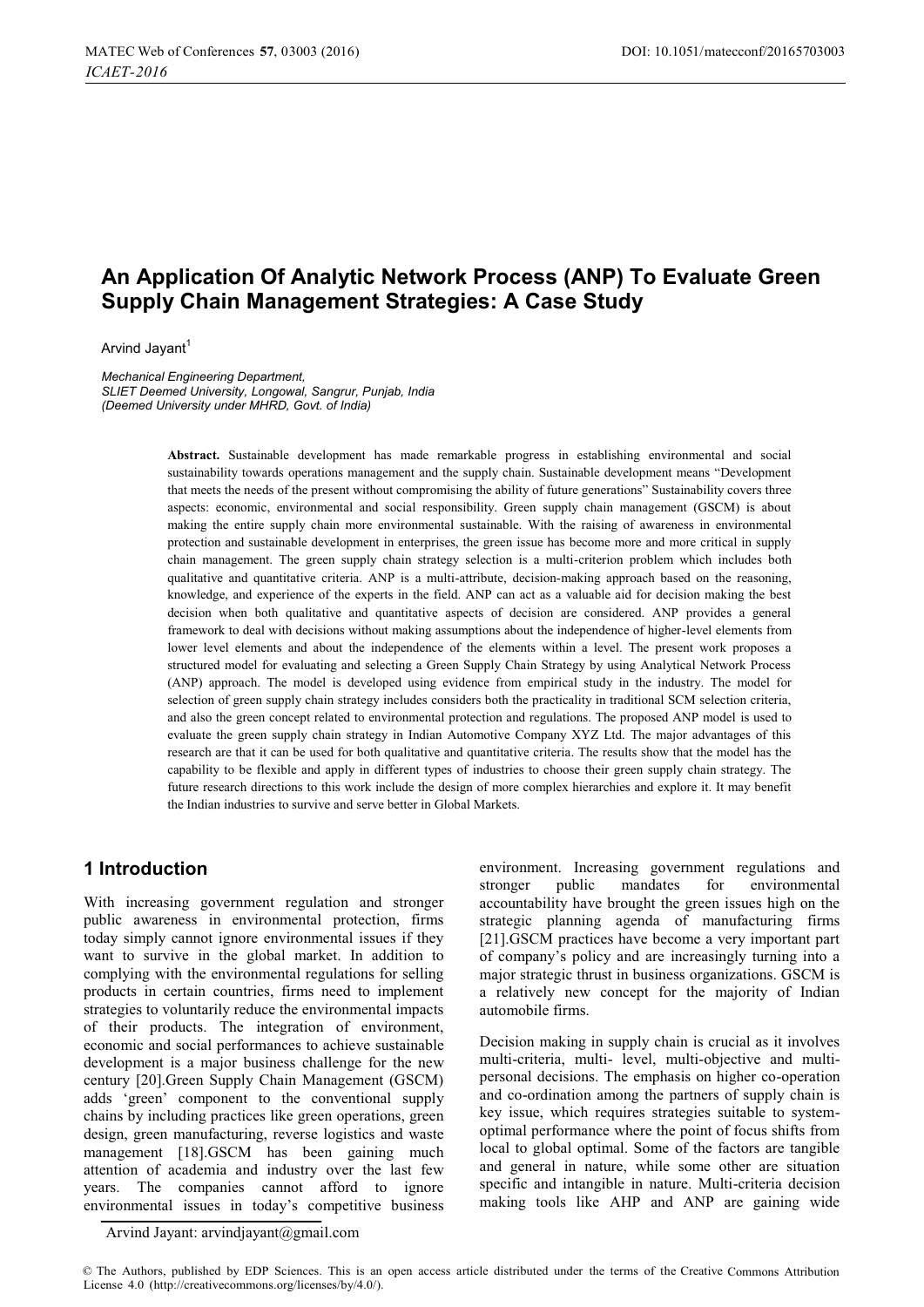applicability and attempt has been made to make use of them in issues related to inbound supply chain. The priority coefficients thus found by these techniques are used in optimization techniques to get desired results. Application of supply chain concepts has been made in service industry as no such work has been attempted earlier.

Strategic planning in GSCM context means the identification of relevant goals and specification of long term plans for managing those goals [13].It charts out the future course of action for GSCM implementation. The biggest challenge in GSCM practices for companies is to select suitable strategies in accordance with the stipulated regulations and customers requirements [6]. Several studies have emphasized on developing GSCM strategies from an overall organizational perspective.

There are many approaches to evaluating performance indices system, such as linear weighting methods [5], data envelopment analysis, analytic hierarchy process (AHP) [22], total cost approaches [10], and mathematical programming techniques [3]. AHP is a relatively popular tool for modelling strategic decisions, but a primary limitation is its basic relationships do not allow for an integrated dynamic modelling of the environment. AHP assumes the system elements are uncorrelated and are unidirectional introduced by a hierarchical relationship. A more general evaluation approach defined as the analytical network process (ANP), or systems withfeedback approach, may be used to evaluate a dynamic multi-directional relationship among decision attributes. ANP allows for more complex interrelationships among the decision levels and attributes. ANP does not require this strictly hierarchical structure. Interdependencies may be represented by two way arrows (or arcs) among levels, or if within the same level of analysis, a looped arc. The directions of the arcs signify dependence, arcs emanate from an attribute to other attributes that may influence it. The relative importance or strength of the impacts on a given element is measured on a ratio scale similar to AHP. The ANP approach is capable of handling interdependence among elements by obtaining the composite weights through the development of a 'super matrix'. Saaty explains the super matrix concept as a parallel to the Markov chain process [8]. However, in real-life decision-making situation, decision-makers could be uncertain about their own level of preference, due to incomplete information or knowledge, complexity and uncertainty within the decision environment. Such situation may occur when evaluating SCM performance indices system. In SCM performance evaluation problem, decision-makers might intuitively feel that some factors are more important that others in affecting their final preference among alternatives. If there is some feedback and interdependency among the factors, an unimportant factor may turn out to be far more important than even the most intuitively important one. Therefore, a fuzzy ANP approach is proposed to handle SCM performance evaluation problem.

The study aims to provide a guideline for the electronic industry on how to choose an appropriate GSCM strategy, which incorporates environmental perception with corporate functional strategies in order to achieve an effective green management. The integration of environmental corporate strategy with every corporate functional strategy will facilitate the connections between each functional strategy and thereby eliminate obstacles to environmental integration. Due to the fact that many companies have just started exploring environmental concerns in the recent years, a lot of environmental<br>related factors have not yet been identified have not yet been identified systematically.

The rest of this paper is organized as follows. Section 2 discusses literature reviews from different authors and methodology for selection of strategies in GSCM in context of various companies. Next, Section 3 debates the ANP approach. Section 4 then presents an illustrative case study which used for strategy selection using the ANP model. Finally, Section 5 presents procedure and result and section 6 presents conclusions and limitations.

## **2 GSCM strategy**

No matter green manufacturing strategies or environmental strategies, past studied discussed and classified them mostly according to attitudes that companies held toward to green management, the simplest is divided into proactive and reactive. Besides, GSCM related researches also examined the enhancement and implications of GSCM practices, and GSCM performance evaluations. In order to foster the future development of GSCM activities, some GSCM strategies based on classical SCM theories were proposed. These four GSCM strategies as listed below [17].

(1) risk-based strategy: companies choosing this kind of GSCM strategy most invested minimal resources of organization for green management, and also asked their suppliers to comply the environmental requirements for reducing risks. Although some international environmental rules are difficult to refer to, it is the simplest GSCM strategy compared to other types. Therefore, companies couldn't create unique competitive advantage, and then didn't' obtain many economic benefits from this strategy. Also, these companies didn't spontaneously introduce environmental programs; it is not possible to expect any innovation happened. The final goal of this type of strategy is risk minimization with accomplishing environmental programs passively.

(2) efficiency-based strategy: compared the above one, this type of strategy is more complicated owing to efficiency improving through specific approaches. It not only facilitated companies to allow increase economic benefits, but also won the environmental benefits resulted from waste reduction and resources used efficiently. However the efficiency-based strategy still aimed more on increasing productivity, it is impossible to avoid from any toxic or harmful substances during production processes completely. Hence, the environmental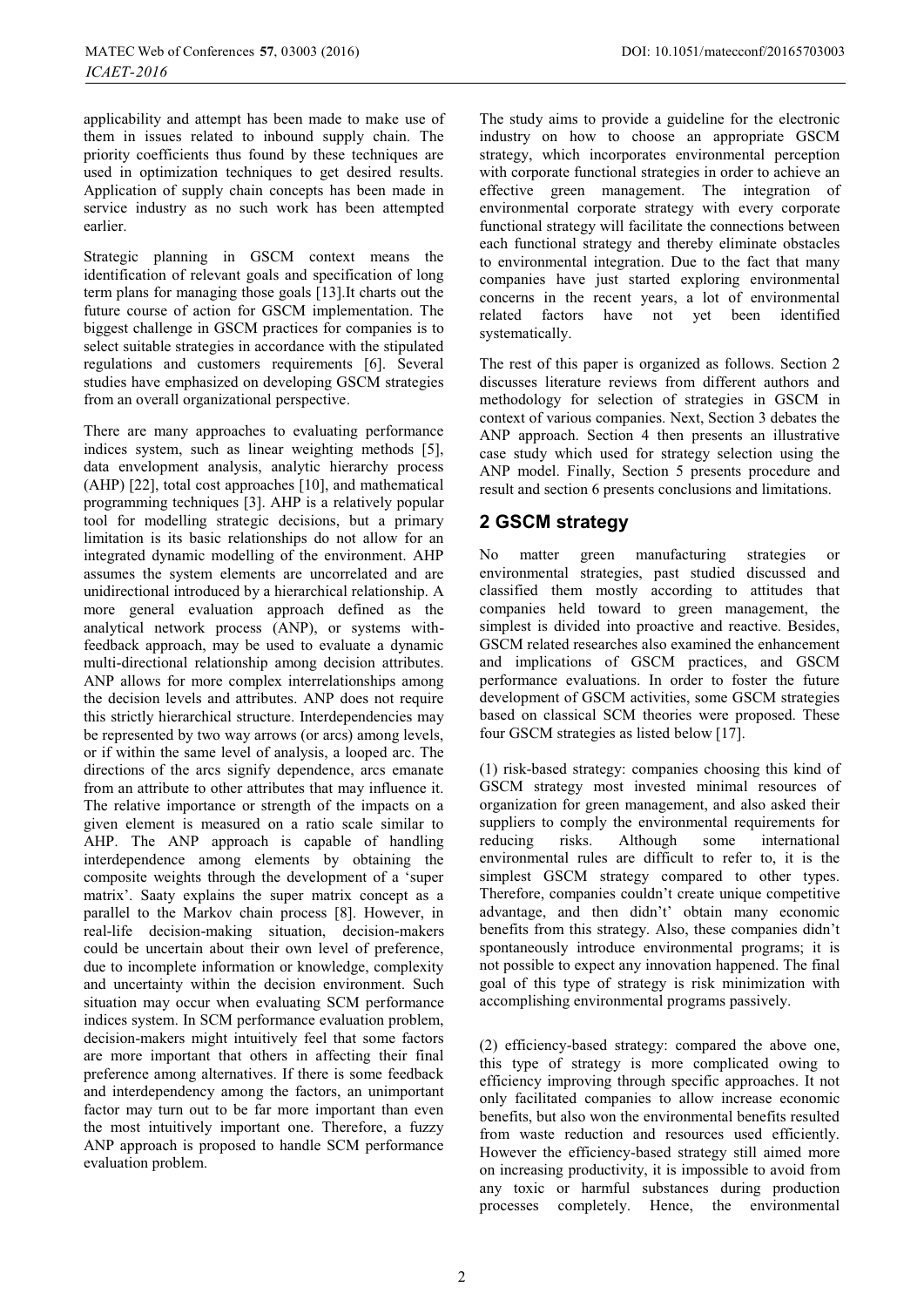programs in this type of strategy primary directed firms to reduce cost and meet the Operational optimization, and decrease environmental depredations at the same time. But the efficiency based strategy still didn't create any proactive plans or activities, such as innovative technologies or approaches in environmental protection.

(3) innovation-based strategy: this type of strategy guided companies to develop products from product life-cycle viewpoints, and give stricter environmental requirements to their suppliers, and even train them to adjust operational processes just followed the newest environmental regulations. The companies utilizing the<br>kind of strategy should possess professional of strategy should possess professional environmental expertise, and integrate specific relevant green activities, such as green design, green procurement to improve current processes, product developments. As a result, the innovation-based strategy forced companies to invest more resources and cultivate innovative capabilities to green managements

(4) closed-loop strategy: it is the most complicated type of GSCM strategy, and it linked the environmental performance to the entire supply chain activities. In other words, it required the more players in the supply chains involved more. For the simplest form in the closed-loop strategy, reverse logistics, it should take back materials produced from any production processes and end-of-life products, and disposed of them in various methods relied on complex degree of this type of strategy. However, it is difficult for manufacturers to track all of the products distributed from factories due to too many channels. Besides, the amount of return goods also accumulated enough to create economic scale. For these reasons, companies implementing the type of strategy successfully could incorporate efficiently economic, operational and environmental performance as well. As the authors mentioned, it needs lots of efforts to integrate highly, cooperate with many parties, and develop quite specialized knowledge and technology.

Therefore, it is the final goal for those executing green managements completely.

# **3 Research Methodology**

A set of criteria covering wide range of parameters is submitted in the form of table and opinion of expert is taken to select pertinent criteria for strategy selection in the context of XYZ Automobile Company. Apart from this an unstructured opinion is also sought. Cost being one of the most important parameters has been included in this analysis as the alternatives chosen are cost competitive and thus a detailed analysis is required to select one of them on the basis of comprehensive analysis of various other factors and ultimately the priorities obtained with ANP can be seen in the context of cost parameter and an appropriate decision can be taken. The priorities obtained from the ANP can be directly used in linear programming model as the coefficients in the objective function to get the required distribution of the demand among the strategy which can satisfy a set of constraints related to lead time, plant capacity etc.

# **4 Analytical Network Process (ANP)**

ANP is a generalized form of the widely used multicriteria decision making technique of AHP [19]. ANP offers several advantages over other evaluation techniques such as data envelopment analysis (DEA), expert systems, goal programming etc. It is the most comprehensive frameworks available for group decisions that are in use today with the decision-maker. It is a process that allows one to include all the factors and criteria, tangible and intangible, those have bearing on making best decision. The Analytic Network Process allows both interaction and feedback within clusters of elements (inner dependence) and between clusters (outer dependence). Such feedback best captures the complex effects of interplay in corporate world, especially when risk and uncertainty are involved.

The ANP, developed by Saaty, provides a way to input judgments and measurements to derive ratio scale priorities for the distribution of influence among the factors and groups of factors in the decision. Because the process is based on deriving ratio scale measurements, it can be used to allocate resources according to their ratioscale priorities. The well-known decision framework, the Analytic Hierarchy Process (AHP) is a special case of the ANP. Both the AHP and the ANP derive ratio scale priorities for elements and clusters of elements by making paired comparisons of elements on a common property or criterion. Although many decision problems are best studied through the ANP, one may wish to compare the results obtained with it to those obtained using the AHP or any other decision approach with respect to the time it took to obtain the results, the effort involved in making the judgments, and the relevance and accuracy of the results.

ANP models have two parts: the first is a control hierarchy or network of objectives and criteria that control the interactions in the system under study; the second are the many sub-networks of influences among the elements and clusters of the problem, one for each control criterion. The ANP has been applied to a large variety of decisions: marketing, medical, political, social, and forecasting and prediction and many others. Its accuracy of prediction is impressive in applications that have been made to economic trends, sports and other events for which the outcome later became known.

The ANP utilizes the idea of a control hierarchy or a control network to deal with different criteria, eventually leading to the analysis of benefits, opportunities, costs, and risks. By relying on control elements, the ANP parallels what the human brain does in combining different sense data as for example does the thalamus.

 Software ―SUPER DECISIONS is available for solving ANP problem and is used in this project.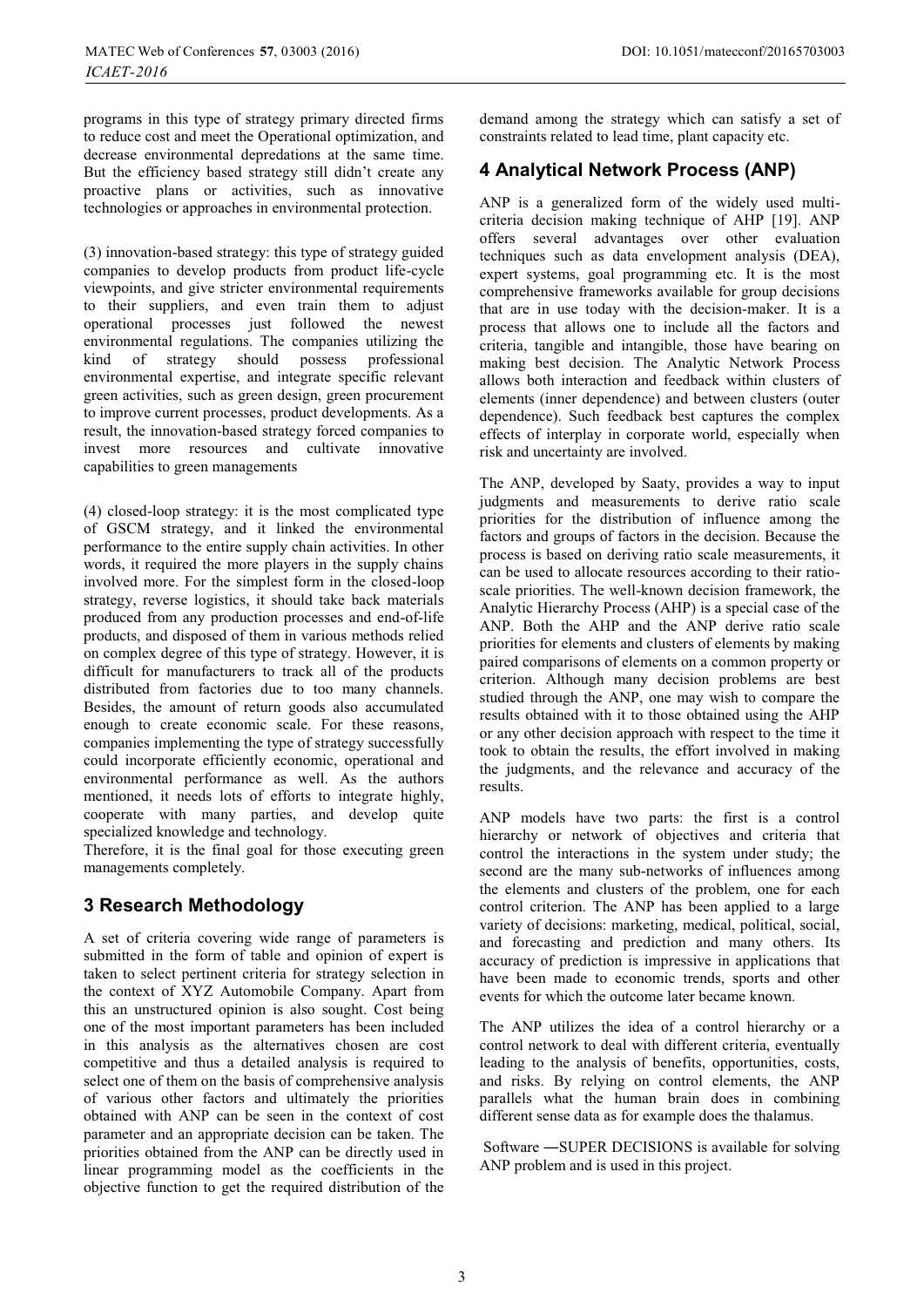## **5 Proposed Model and Approach**

In this section, we introduce an ANP model and its development to show how ANP can be used in the existing environment. It is acknowledged that each organization will have its own set of criteria and that the model for a particular enterprise may use other levels and criteria. Our attempt here is to present a generalized model based on factors and criteria mentioned from the literature that could then be adapted or extended to support a particular situation or organization.

### A. Case Study

With the numbers of green programs was increasing; it was more difficult for the company to ensure the performances of them. Therefore, the top management should consider carefully which type of green management perspective they had, and assessed the importance of every factor in each green business activity objectively. In sum, they should choose an adequate GSCM strategy to guide all of the employees to strive to upgrade the overall environmental performances. For above the reasons, we targeted the key managers related the green programs of the case company and other experts in other companies with green programs to establish the ANP network and assist the XYZ company to confirm the best GSCM strategy. The company manufactures tractors and machine tools for the inland and outland delivery both. At the time of the model, the company was trying to decide between two development options to address the demand of the marketplace. The options were to develop a new strategy system or upgrade the speed of a current system. While the new system offered the potential for better performance, this had to be offset against the risks and costs involved with developing the technology necessary for its development. Due to funding and resource constraints, only one option could be pursued. Once a decision was made, the company was committed to pursuing that course of action. The decision was strategic in that the success of the development would bear greatly on the continued competitiveness of the company. In the following section, we will propose the ANP model and take the XYZ Company to be an example to explain a company how to apply the model to choose the appropriate GSCM strategy.

### B. Decision Model

The first step is to construct a model to be evaluated. This example uses the factors discussed earlier to develop a model that explicitly considers many of the strategy selection issues found in literature and practice. The model is summarized in Fig. 1. The relevant criteria and alternatives are structured in the form of a hierarchy. More "strategic" decisions are shown higher in the hierarchy. The topmost elements are decomposed into subcomponents and attributes. The model development requires the development of attributes at each level and a definition of their relationships. In this example, the only interdependence or feedback occurs between all of the actors (or stakeholders) in the decision and all phases of

the project as shown by the two headed arrow. The other single arrows indicate a one-way relationship.



**Figure 1.** ANP model for Green supply chain strategy selection





## **6 ANP Implementation Procedure**

Step 1 Formation of network with goal, clusters and subnets: The problem is first designed in the software by making clusters and the corresponding nodes and connections. The strategy selection problem is designed as hierarchical network with the goal as the topmost cluster. This is linked to another cluster containing Green supply chain perspective, environmentally conscious business practice; overall performance evaluation criteria and operational life cycle logistic focus as its nodes (fig. 2).

Step 2 the clusters and nodes under all 4 subnets, each subnet consists of two clusters i.e. Attributes and Alternatives.

Step 3 Node Comparisons: This involves comparison of nodes with respect to a control criterion.

Step 4 Generation of weighted and limiting super-matrix: In this step the generation of the weighted and the limiting super-matrices for all the four sub networks.

Step 5 The Values obtained at the subnet level are raised to the goal level and limit matrix (fig. 3) is obtained for goal.

Step 6: The values obtained from the synthesis are taken at the level of the goal and overall synthesis for the model is achieved as shown in Figure 4.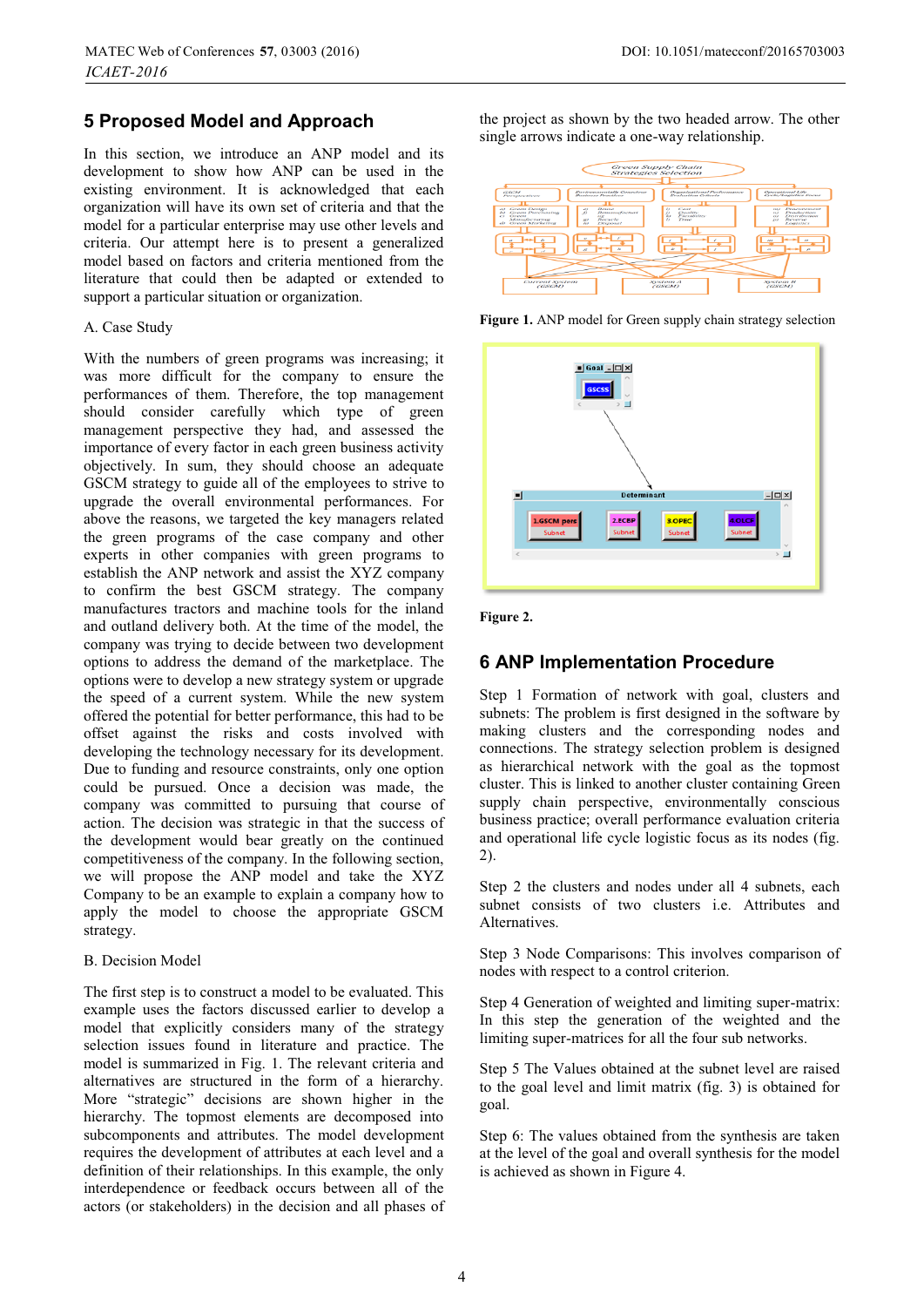Step7 Sensitivity analysis: In this the variations in the priority of the alternatives with respect to change in the weight age of the control criteria can be observed. One such graph is presented in figure 5 to show the variations in the priorities of the alternative with respect to business criteria.

| $\mathbb{\times}$<br>Super Decisions Main Window: 146 gscm.sdmod: form |                                                                  |             |          |            |          |                                                                  |  |  |
|------------------------------------------------------------------------|------------------------------------------------------------------|-------------|----------|------------|----------|------------------------------------------------------------------|--|--|
| Cluster                                                                |                                                                  | Determinant |          |            |          | Goal                                                             |  |  |
|                                                                        | Node<br>Labels                                                   |             | 2.ECBP   | 3.OPEC     | 4.OLCF   | <b>Green Supply</b><br><b>Chain Strategy</b><br><b>Selection</b> |  |  |
| Determi<br>nant                                                        | 1.GSCM pers                                                      | 0.300493    | 0.300493 | 0.300493   | 0.300493 | 0.300493                                                         |  |  |
|                                                                        | 2.ECBP                                                           | 0.233367    | 0.233367 | 0.233367   | 0.233367 | 0.233367                                                         |  |  |
|                                                                        | 3.OPEC                                                           | 0.289405    | 0.289405 | 0.289405   | 0.289405 | 0.289405                                                         |  |  |
|                                                                        | 4.OLCF                                                           | 0.176735    | 0.176735 | 0.176735   | 0.176735 | 0.176735                                                         |  |  |
| Goal                                                                   | <b>Green Supply</b><br><b>Chain Strategy</b><br><b>Selection</b> | 0.000000    | 0.000000 | o oggada l | 0.000000 | 0.000000                                                         |  |  |
| $-$                                                                    |                                                                  |             |          |            |          |                                                                  |  |  |

### **Figure 3.**

### A. Result of ANP modelling

Based on the priorities obtained from ANP, system A has highest priority coefficient of 0.5488 followed by system B and current system with 0.3237 and 0.1274. Clearly system A is best choice. The results are indicators of the personal preferences which the Analysts have as the pairwise based on the response of experts on the attributes following hierarchy has been formed and used in ANP software ―SUPER DECISIONS.



### **Figure 4.**

Comparison (See in appendix A) is based on his knowledge, word of mouth information available to him and judgments. One of reasons could be the first hand experience of the present strategy system, which the analysts have in comparison to the here-say, and written details of other two alternatives.

## **7 Conclusions**

In the current scenario of global operating conditions and competitive environment, it has become highly necessary for organizations to select the effective strategy. Any inaccurate selection of strategy will affect the company's overall performance. This shows that strategy selection procedure is a highly essential decision making process for companies. As discussed in the literature review, comprehensive research is done in attempt to arrive at systematic framework for strategy evaluation and selection. This paper is an endeavor to utilize ANP for ranking the potential strategy system and making the final selection. This method is applied to an automotive components manufacturing industry, considering 3 potential strategy system namely, current system, system A and system B. ANP method is solved using Super Decision package. In this method, benefits, opportunities, costs and risks factors are considered separately and weight age for each merit is provided basing on the company's strategic policies.





## **References**

- 1. Arvind Jayant, M.S.Dhillon (2014) "Use of Analytic Hierarchy Process (AHP) to Select Welding Process in High Pressure Vessel Manufacturing Environment" International Journal of Applied Engineering Research, Volume 10(8) 2015 pp.586- 595.
- 2. Arvind Jayant, M.Khan (2014) "TOPSIS-AHP Based Approach for Selection of Reverse Logistics Service Provider: A Case Study of Mobile Phone Industry" Procedia Engineering (Elsevier Publications), Vo.97, pp 2147-2156
- 3. Virender Paul and Arvind Jayant (2014), "Analytical Network Process (ANP) in Selection of Green Supplier: A Case Study of Automotive Industry"<br>International Scientific Journal on Science International Scientific Journal on Science Engineering & Technology, Vo1ume 17, No. 05, pp 453-465.
- 4. Priya Singh, Arvind Jayant (2015) "Selection of FMS: A Synthesis of 3MCDM Approaches" Journal of Material Science and Mechanical Engineering (JMSME), Volume 2(8), pp 15-20.
- 5. Veepan Kumar, Arvind Jayant (2015) "Use of AHP to Evaluate Supply Chain Collaboration in Competitive Business Environment" Journal of Material Science and Mechanical Engineering (JMSME), Volume 2(8), pp 15-20.
- 6. Arvind Jayant (2015) "Evaluation of EOL/Used cell phones management & disposal alternatives: An ANP and balanced score card approach" International Journal of Waste Resources (IJWR), Volume 5, Issue 2
- 7. Arvind Jayant,A.Singh, and V.Patel (2011), "An AHP Based Approach for Supplier Evaluation and Selection in Supply Chain Management" International Journal of Advanced Manufacturing Systems, Volume 2, No. 1, pp. 1-6
- 8. Arvind Jayant (2011). "An Application of Analytic Network Process to Evaluate Supply Chain Logistics